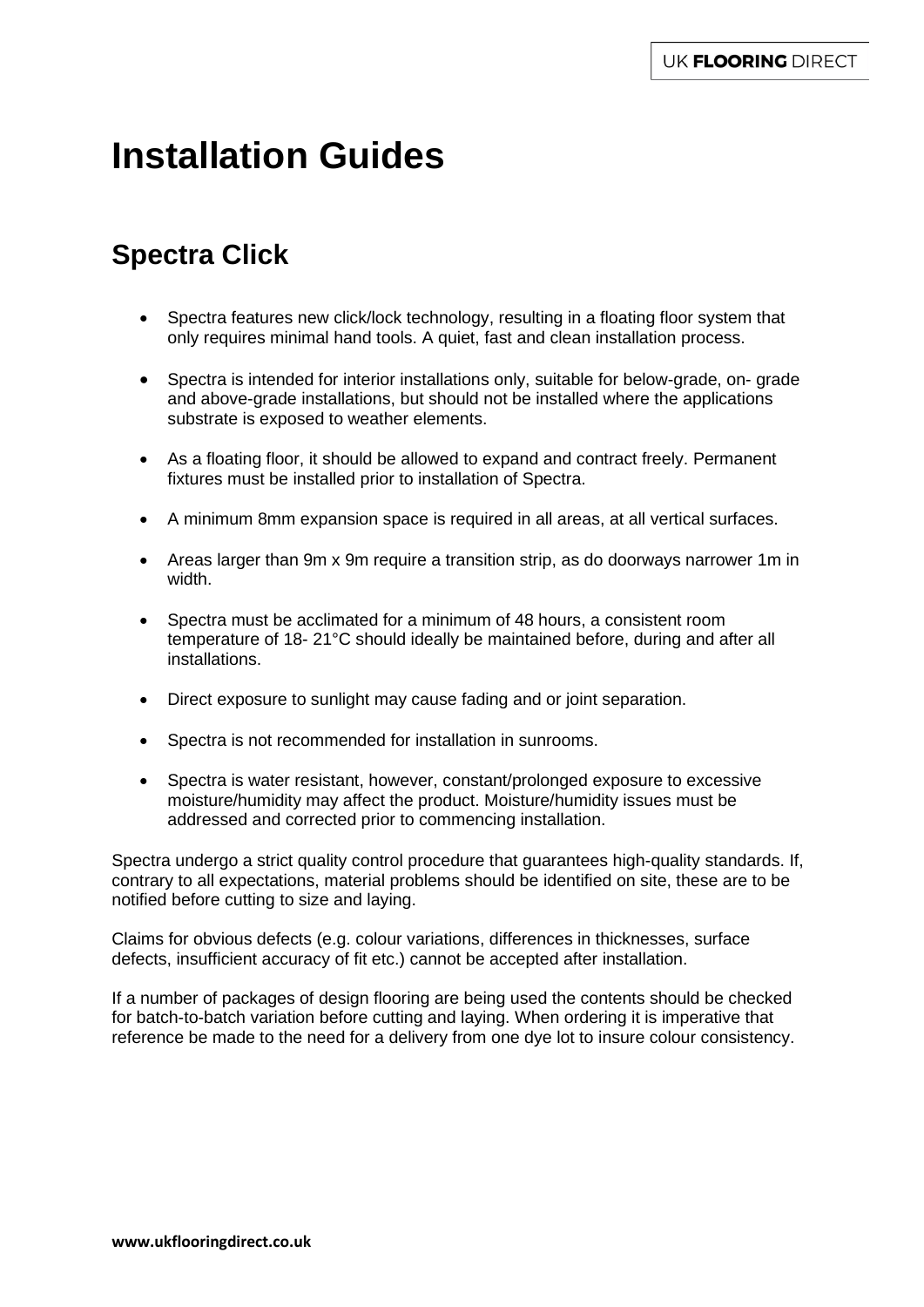#### **Pre-installation procedures**

*Please refer to the British Standard BS 8203:2001 +A1:2009, code of practice for installation of resilient floor coverings.* 

#### **Job site evaluation:**

- The building should be closed in with all outside doors and windows in place.
- All concrete, masonry, framing members, drywall, paint and other "wet" work should be thoroughly dry.
- Basements and crawl spaces must be dry and well ventilated. (Crawl space must be a minimum of 24" (600mm) from the ground to underside of joists. A ground cover of 6-8 mil black polyethylene films is essential as a vapor barrier with joints lapped six inches and taped. The crawl space should have perimeter venting to a minimum of 1.5 % of the crawl space square footage. These vents should be properly located to foster cross ventilation).
- Permanent air conditioning and heating systems should be in place and operational.
- The installation site should have a consistent room temperature of 15-21°C for 14 days prior, during and after installation for a for proper living environment.
- HVAC systems should be in place and working 10 days before installation.
- Substrates must be checked for moisture content using the appropriate testing methods.

#### **Suitable surfaces**

Lightly textured or porous surfaces, well-bonded sheet vinyl, vinyl or ceramic tile, embossed surfaces or grout lines may telegraph thru, so these must be filled with an appropriate Portland based levelling compound.

All structurally sound solid wood floors, plywood substrates etc. should be tested for moisture using a moisture meter and levels must not exceed 14% MC.

Dry, clean, well set concrete, cured for at least 90 days prior, should also be moisture tested and must not exceed 4% MC. If it is found to exceed this level, a suitable liquid damp proof membrane is recommended. Spectra Resilient vinyl may be installed over radiant heated floors (Surface temperature must never exceed or sustain 27°C and never come into direct contact with the heat source).

Spectra resilient vinyl may be installed on all grade levels including basements. Although Spectra is water resistant, moisture issues must be identified and corrected prior to any installation to avoid mould or odour.

In addition, any traces of glue or residue from the previous flooring must be removed or a suitable levelling compound used to act as a membrane between the Spectra vinyl and the residue.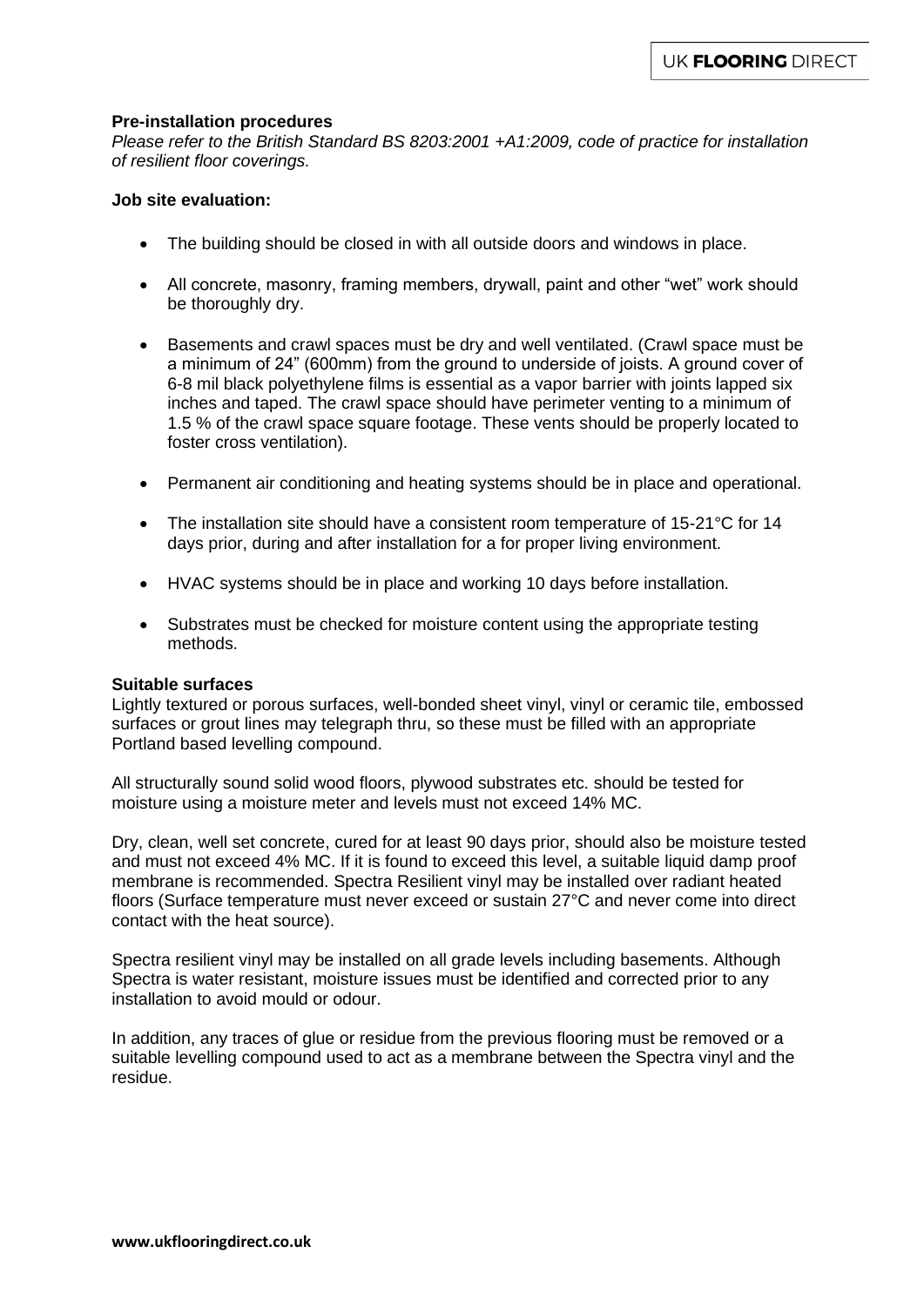#### **Unsuitable surfaces**

Rough, heavy textured or uneven surfaces may telegraph through the vinyl and distort the finished surface. This product is not suitable in rooms that could potentially have damp concrete, such as saunas and wet rooms. Do not install this product in areas which are exposed to long-term direct sunlight and/or extreme temperature changes. Install this product with our Acoustic Vinyl Underlay (ACC-UN-LC-03). Do not use alternatives to the acoustic vinyl underlay unless approved by the manufacturer.

#### **Installation implies acceptance of preparation**

- The vinyl planks should be allowed to acclimatise at room temperature approx. 18- 21°C for 48 hours prior to installation (Excessive cold or heat can affect the size of individual planks).
- It must be stored horizontally, flat.
- Check that all Batch number and item numbers are the same and that you have purchases sufficient material to complete the job.
- Carefully check planks for any defects before installation.

All new concrete floors need to dry out for at least 90 days prior to installation. Wood plank floors require a suitable thickness plywood surface and all nail heads or fasteners must be adjusted below the subfloor surface (beware of pipes under the subfloor). Securely fasten all loose subfloors to remove squeaks and deflection. If the sub-floor is uneven 3mm +/- within a span of 2m, plane, sand, or fill uneven boards, holes or cracks using floor-leveling compound. If installing over existing tiles, use a floor-leveling compound to skim coat grout lines. Make sure the floor is smooth, clean and free of wax, grease, oil or dust and sealed as necessary before laying planks.

#### **Tools required**

Utility knife, spacers, pencil, tape measure, set square, handsaw, knee pads and safety goggles.

#### **Getting Started**

Determine the direction that the flooring will be installed. Installation parallel to the longest wall is recommended for best visual effects. Undercut all door jams by turning a plank upside down and using a handsaw to cut away the necessary height so that planks slide easily under the frames. Remove any existing base, quarter round, shoe molding and door thresholds. Sweeping and vacuuming to remove any debris as you go. Floor should be installed from alternate cartons at the same time to insure a good colour and shade balance.

Before starting, determine the width of the last row of planks, if less than 50mm, trim the width of your starting row of planks to centre the boards in the room. Be attentive to staggering the ends of the vinyl planks a minimum of 400 mm for a more favourable overall appearance of the floor.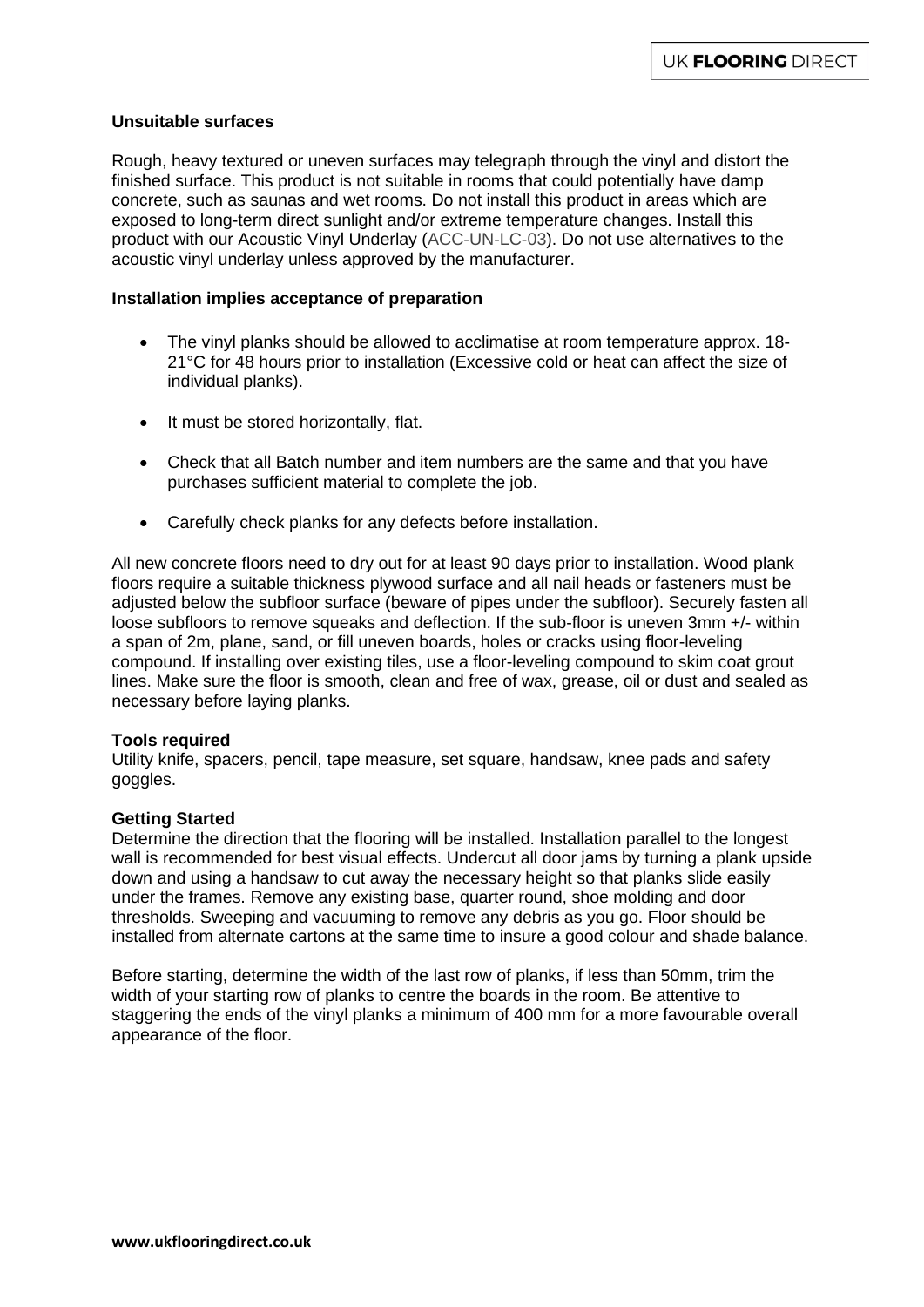### **Installation**



# **Fig 1.**

**First plank, first row.** Place a distance 8 mm thickness to the left and position the plank against the wall. Later, after three rows, you can easily position the flooring against the front wall with distances 8mm. Prior to installation, measure the width of the room to check if the first row should preferably be cut length wise to get more equal width of the first and last rows planks (See also fig 10).



# **Fig 2.**

**Second plank, first row.** Press the short end of the next floorboard at an angle to the first one, and then lay down. Complete the first row in the same way.



# **Fig 3.**

At the end of the first row, put a distance 8 mm, to the wall and measure the length of the last plank to fit. Cut the last panel to correct length, recommended min length is two times the width of the plank. (*Continued overleaf)*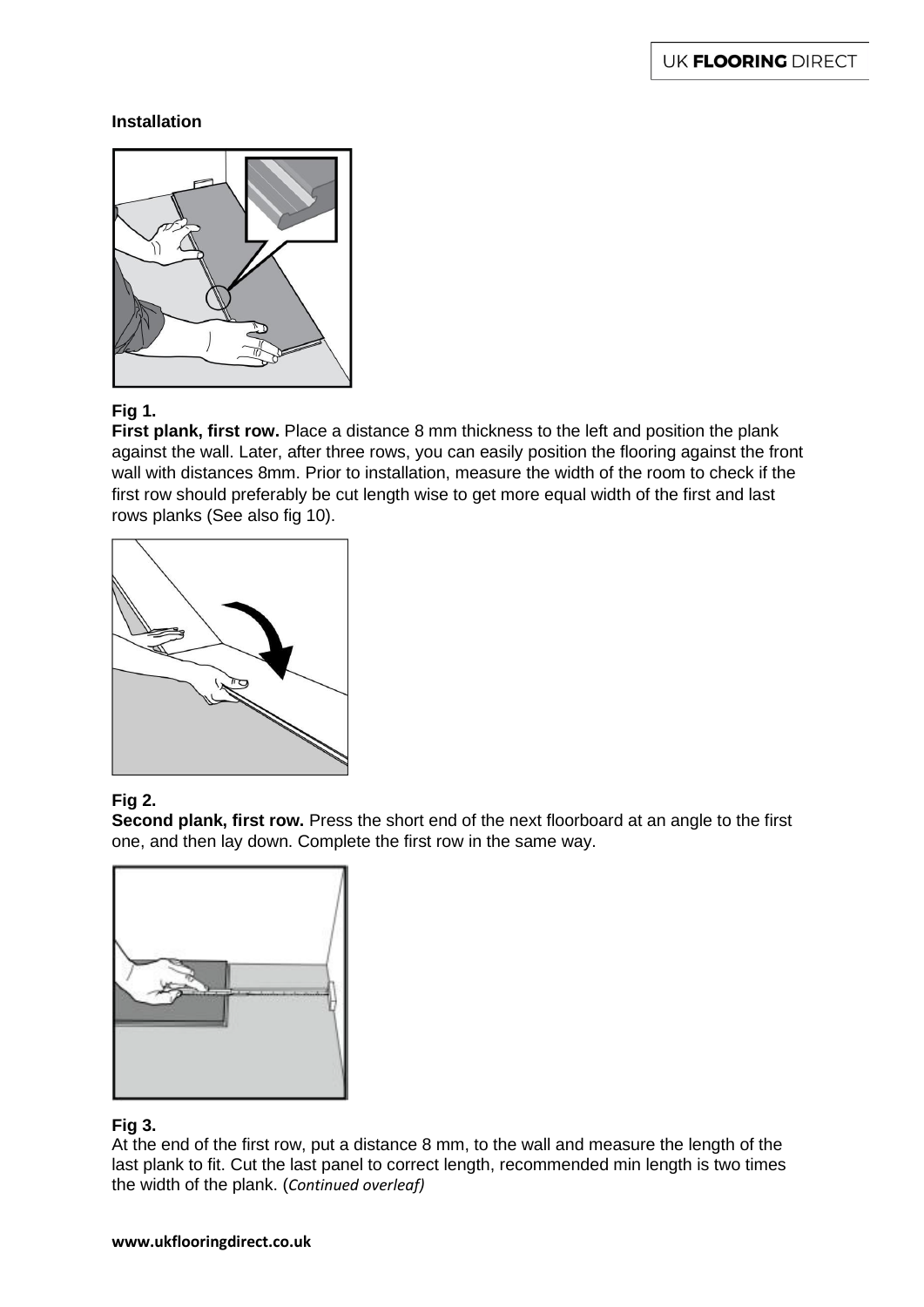

#### **Fig 4.**

**Second row.** Position the remaining part of the first row's last plank as first plank of second row. Again, keep two times the width as minimum length. Put a distance against the wall.



# **Fig 5.**

**General. Distances between short ends.** Minimum distance between short ends of planks in parallel rows shall not be less than about two times the width of the plank.



#### **Fig 6.**

Place the floorboard an angle against the floorboard in the previous row, press forward and fold down at the same time. Leave the panel in a somewhat up angled position where the panels start to loc. To make this further easier, a wedge with the suitable angle can be placed under the plank near the short side joint as support.

*Continued overleaf*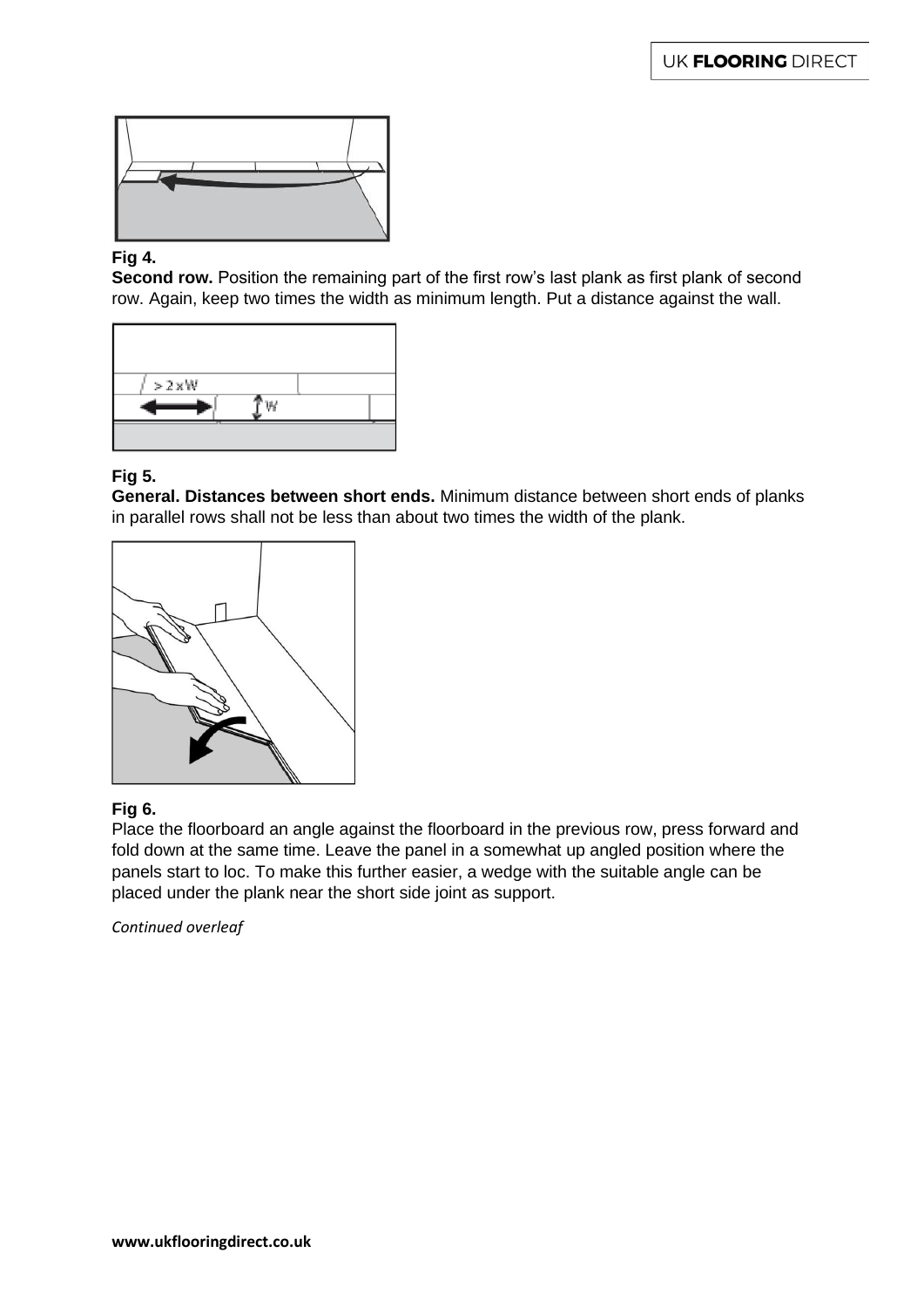

# **Fig 7.**

**Second plank second row.** Place the short end of the floorboard at an angle against the previous installed floorboard and fold down all the way.



# **Fig 8.**

Push to slide the plank against the row in front so it aligns with the first plank. Put it down like with the first plank when the floorboards are positioned tightly together. The first/previous plank can now be folded completely down to horizontal position and if a wedge is used it can be moved to the next short end joint.



# **Fig 9.**

**After 2-3 rows.** Adjust the distance to the front wall by placing distances 8 mm. Keep the distances in position during the entire time of installation and remove once the installation is completed.

*Continued overleaf*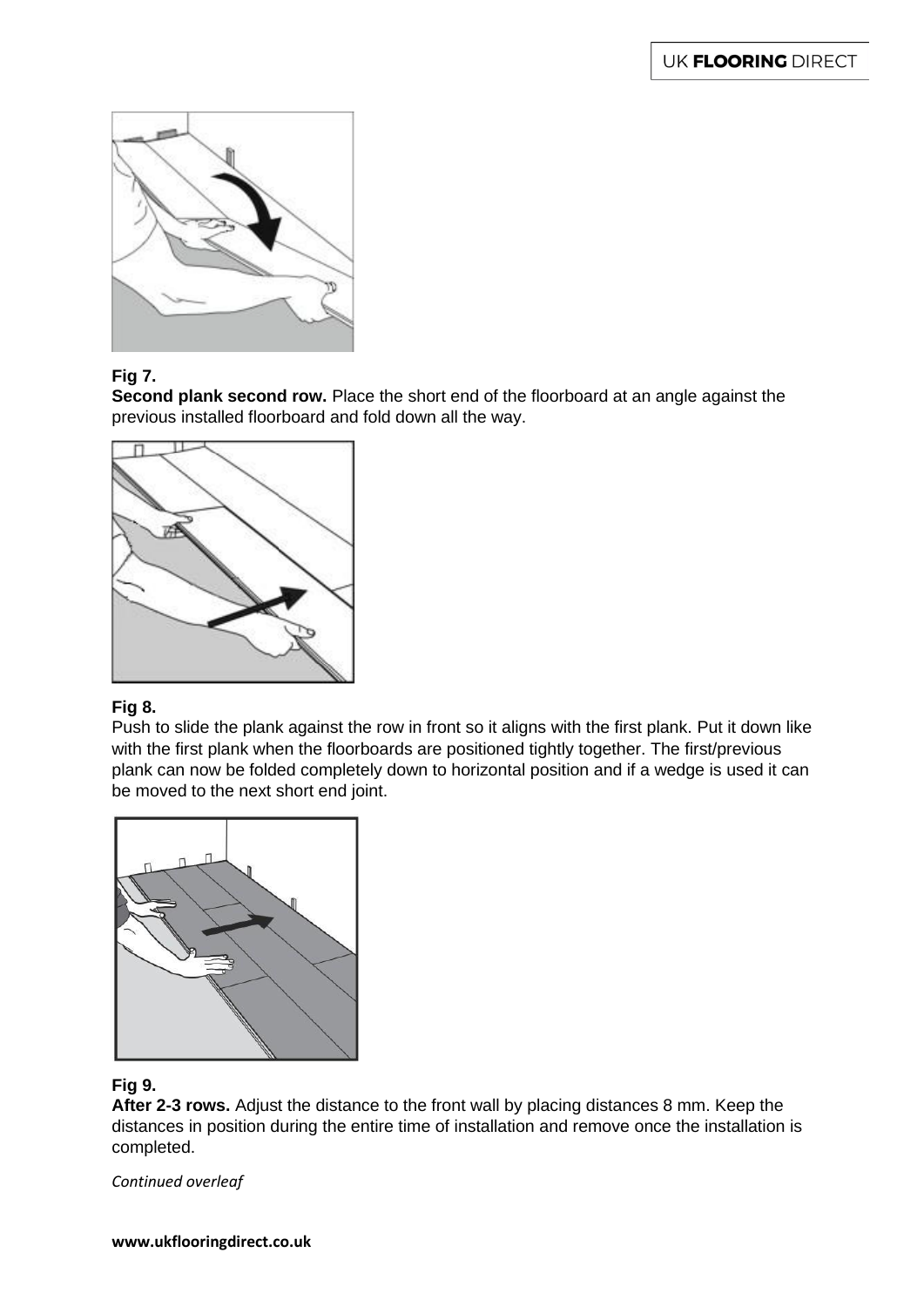

# **Fig 10.**

If the wall is uneven, the floorboards must be adapted to its contours. Mark the floorboards with the contour of the wall. Do not forget to leave ca 8 mm space to the wall. This procedure shall be used also for the first row if necessary.

#### **Horizontal installation**





# **Fig 13. & Fig 14.**

Cut off the locking element with a chisel, apply applicable glue on the adjusted strip and push the planks horizontally together. If necessary place some spacers between last board and the wall during the hardening time of the glue. The method can also be applied to the short ends.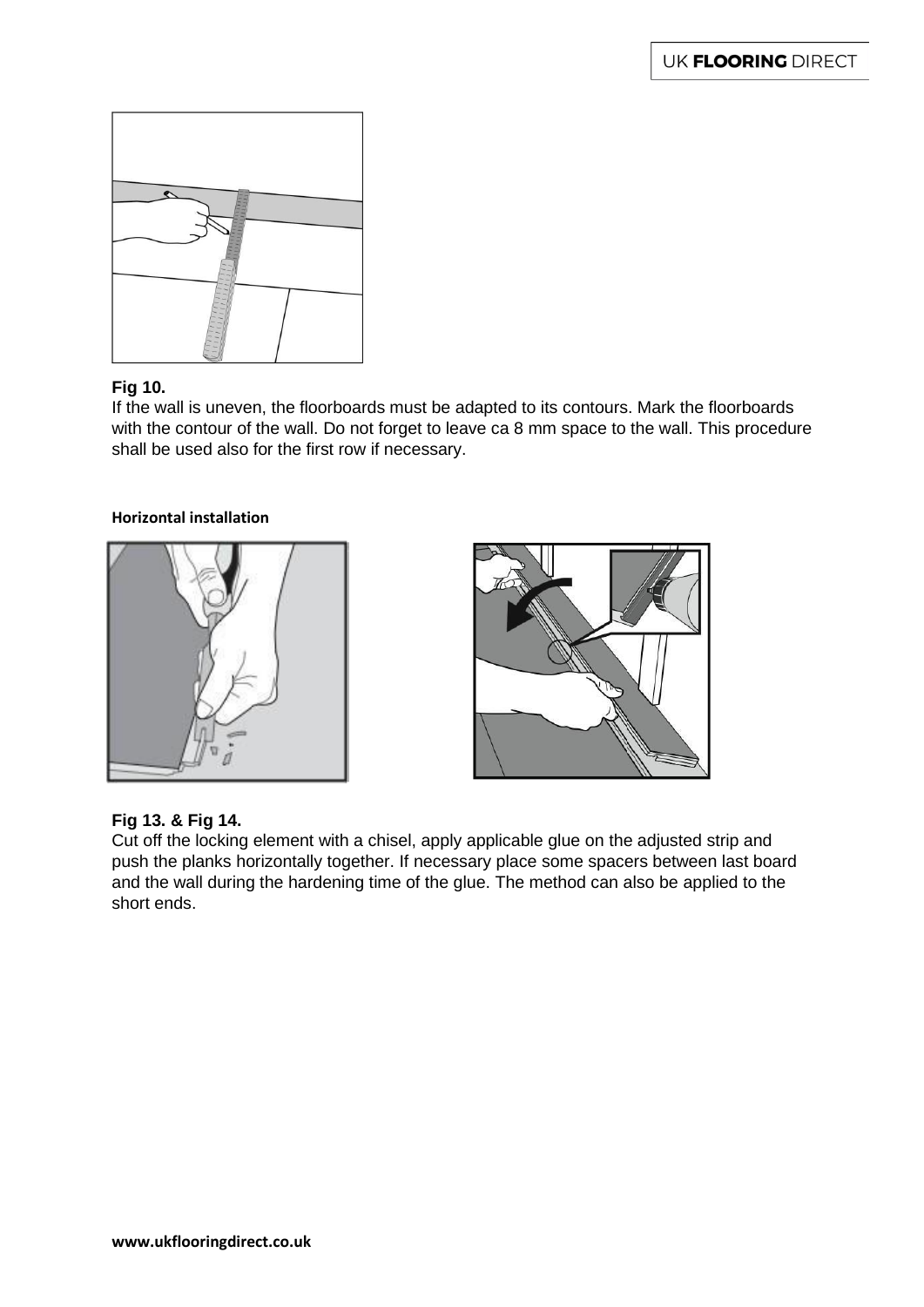#### **Radiator pipes – principle cut out**





# **Fig 15. & Fig 16.**

**Installation at for example radiator pipes.** Mark the centre of the holes and drill the hole with a diameter about 16 mm bigger than the pipe diameter  $(= 8 \text{ mm}$  gap around), cut as shown with a saw or with a sharp utility knife. Install the floor plank. If necessary, put glue on the cut piece and replace.

#### **Completing the job**

Remove all spacers, install baseboards or quarter round/ scotia, to cover expansion joint. Install door transition moldings, (do not fix any molding or transitions thru the resilient vinyl flooring). Sweep or vac up any remaining debris. Clean as necessary with a quality resilient vinyl floor cleaner.

To prevent surface damage avoid rolling heavy appliances and furniture directly on the floor, use plywood or hardboard if necessary.

#### **Care & maintenance**

Sweep, dust mop and vacuum regularly to remove surface grit and dust. Use a damp cloth or mop with a quality resilient vinyl floor cleaner to clean up dirt and footprints, (be careful to avoid using excessive moisture).

#### **CAUTION: Planks are slippery when wet. All spills should be cleaned up immediately.**

- Do not use wet spray micro fibre mops.
- Never use wax, polish, vinegar, abrasive cleaners or scouring agents as they may dull or distort the finish.
- High heels can damage floors.
- Use protective pads under all furniture.
- Use exterior doormats at all entrance ways to keep dirt and moisture from being tracked in. Avoid the use of interior rubber, foam or plastic back mats as they may discolour the floor. To prevent slippage or area rugs use an approved rug underlay from a reputable manufacturer.
- Do not allow pets with unclipped mails to scratch or damage the floor.